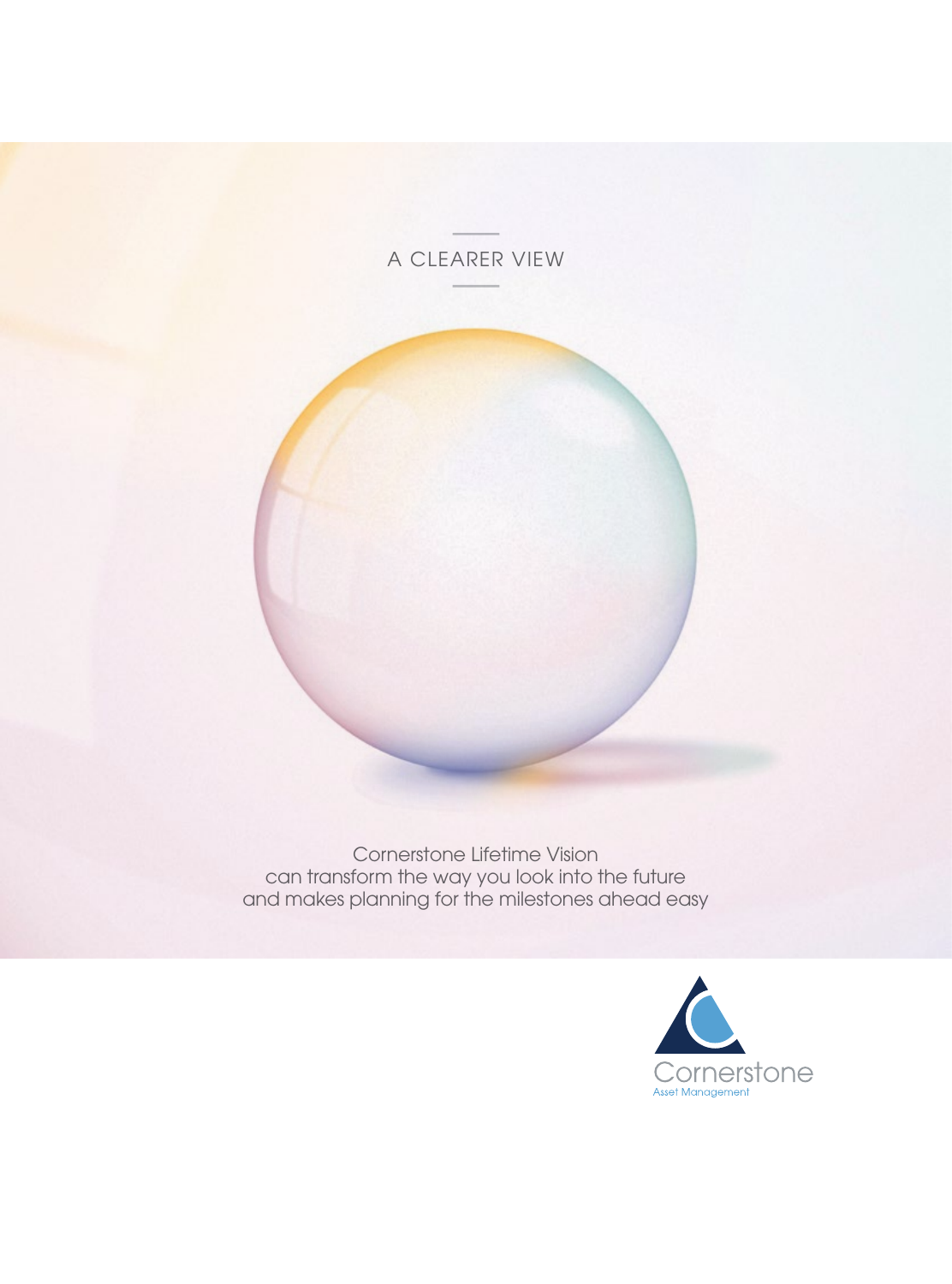## A CLEARER VIEW

# The story of you

Life is a series of events: some we know about; others we don't. By planning for those we're aware of, and setting aside contingencies for the unexpected, we can concentrate on enjoying where we are right now.

More clarity equals better planning In traditional financial planning, one of the trickiest things is "seeing" the possibilities ahead. While we don't have a crystal ball, our Lifetime Vision timeline allows you that visibility so that you can map out your future.

Using sophisticated software modelling, we can anticipate your income stream and outgoings more accurately. This allows you to predict the times that you'll need more cash, and when it's time to rein in outgoings in order to allocate your resources efficiently.

It also helps us generate the investment strategy that works specifically for you.



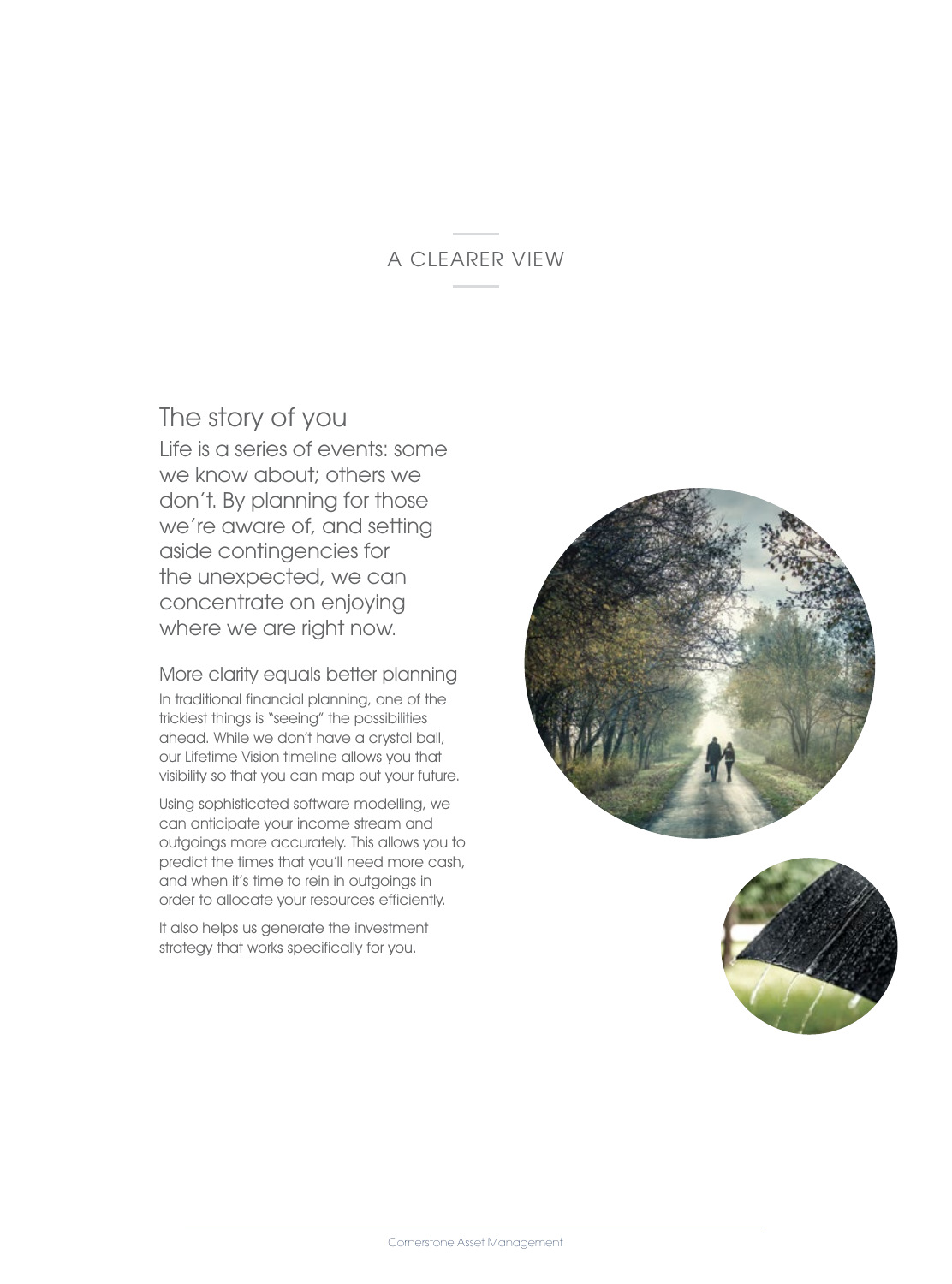|                              | <b>INHERITANCE</b>                                                                                                |
|------------------------------|-------------------------------------------------------------------------------------------------------------------|
|                              | PENSION INCOME<br>TRAVEL*1<br>DISTRIBUTION *1<br><b>RETIREMENT</b><br>PENSIONS WEDDING /<br>DRAW-DOWN CELEBRATION |
| YOUR FUTURE A YEAR AT A TIME |                                                                                                                   |

#### New beginnings

INCOME / ASSETS

INCOME / ASSETS

Who says that you have to keep doing things the same way? Let's live a little: a new home, a new role or even a new member of the family all require a change in our spending. Let's celebrate all the new things to come by planning ahead now.

## New rules

A tax change, a relaxation in pension requirements or any other policy change the authorities can come up with is easily taken care of with Lifetime Vision. As soon as the change comes into effect, it will be reflected throughout your future financial expectations and obligations.

## **Celebration**

Whether it's the marriage of your son or daughter, a graduation or maybe a significant milestone like a birthday or anniversary, you'll want to know that all is in hand financially. And by placing this in Lifetime Vision, you know you'll have something to look forward to.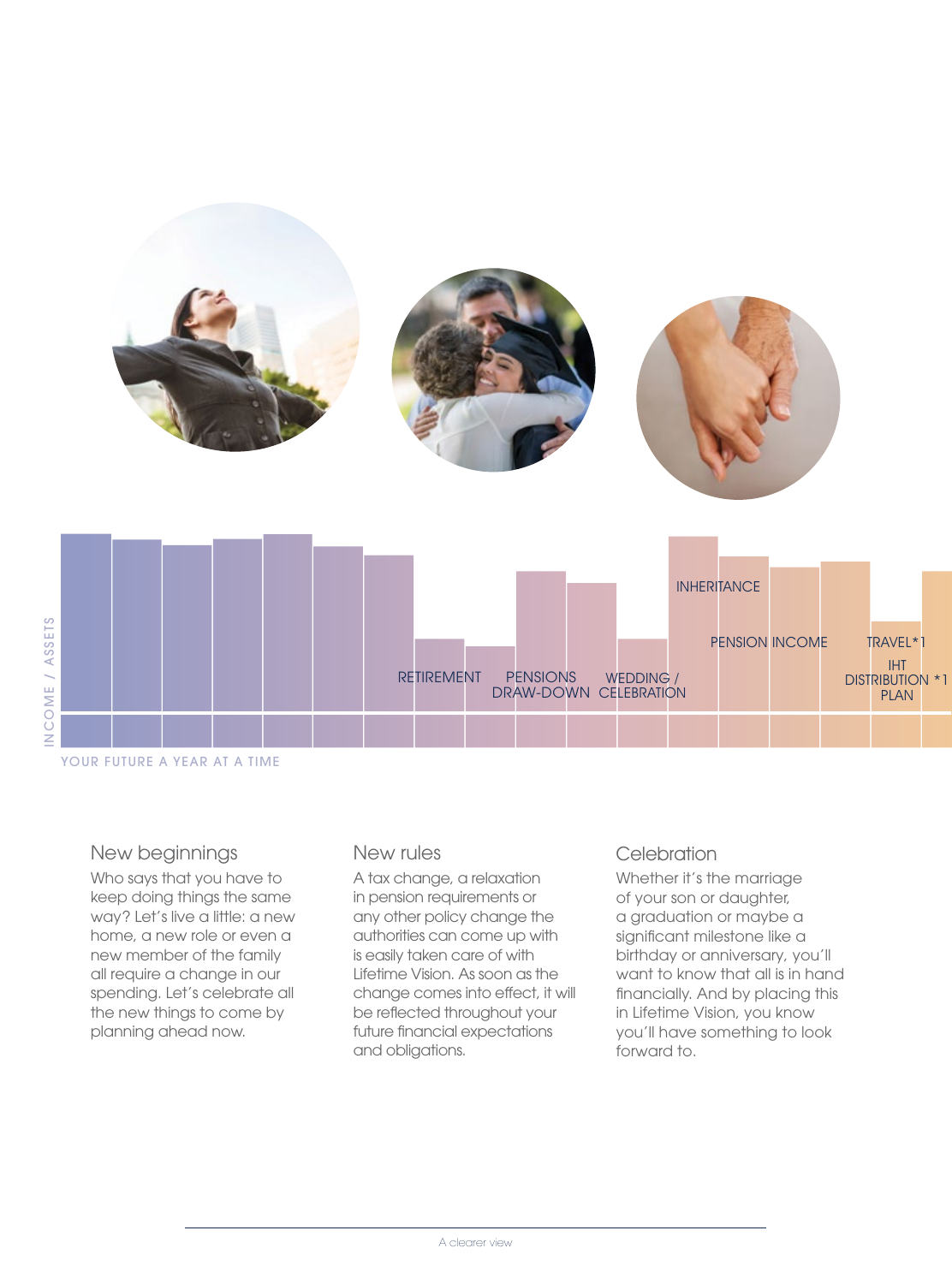



## **Challenges**

Life can be a rocky road and we must always plan for the unplanned. An illness, an accident or just some bad luck; Lifetime vision can make sure your financial plan has contingencies to give you the reassurance you need to know that you can overcome life's challenges.

## Family time

The most special moments are those spent with the ones we love, whether friends, family or even the four-legged variety. The holidays you take, the visits that you make, the gathering of the clan or just taking off with a loved one for a trip around the world – whatever your budget, our timeline helps you plan and celebrate companionship.

## Legacy

Life goes on even when you're long gone, and so do your obligations and your wishes. Lifetime Vision helps you envisage how the money you set aside can be used for those who come after you.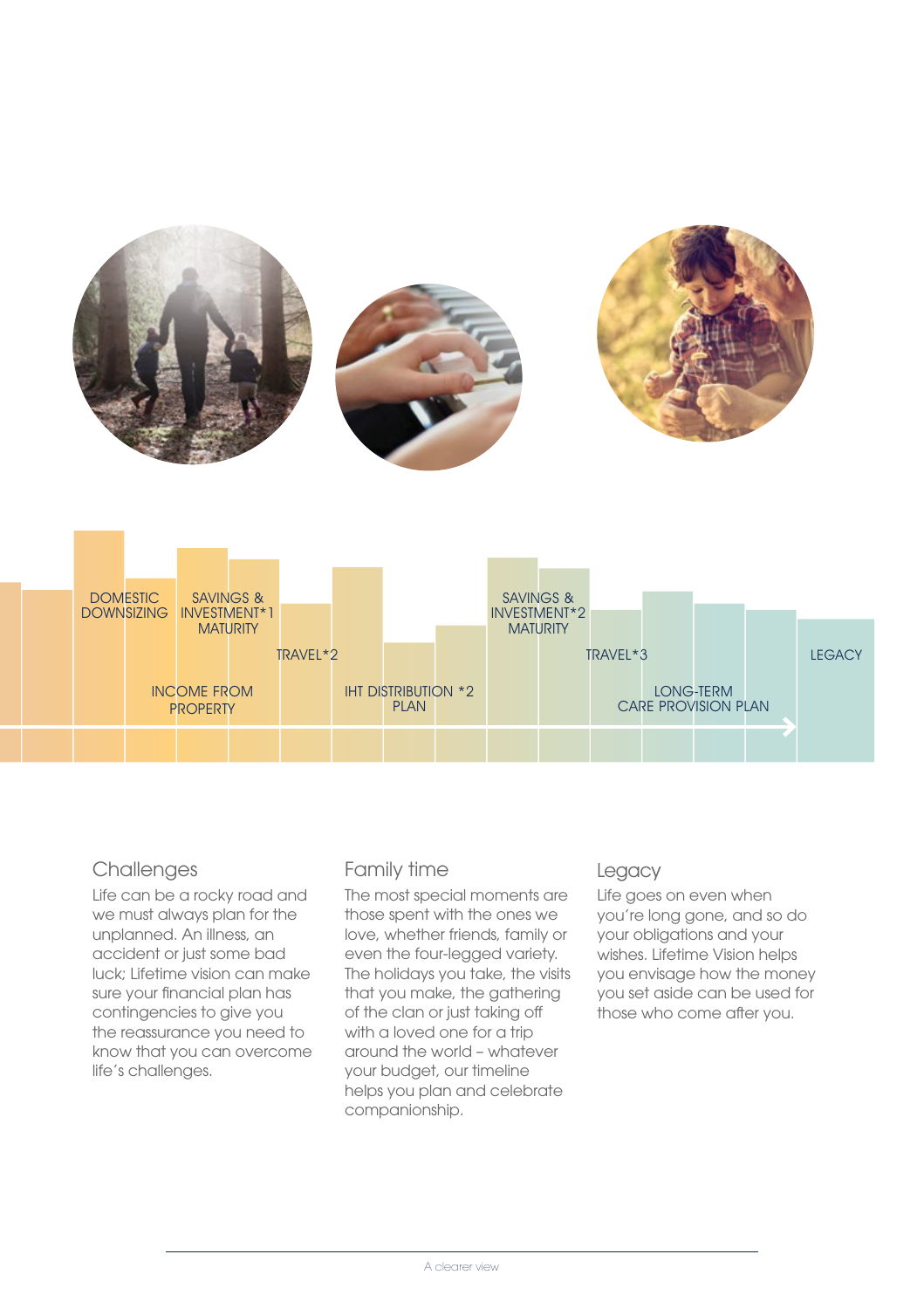#### Your tolerances

Lifetime Vision isn't just an exercise in setting out where you might be in the years to come. It's a hard headed examination of the financial parameters that you face over the rest of your life. By talking to you and finding out how much risk you are able to, or want to take, we can better foresee where you'll be down the line.

#### What if?

The only constant in life is change, Lifetime Vision can accommodate any alterations at the touch of a button. An inheritance, no problem; an illness, we can help plan for that. Whatever the change, tell us about it, and we can recast how that will affect your future plans. We can ensure your financial planning has contingency built in.

### A robust model

Financial planning is our expertise and Lifetime Vision is just an expression of the work that we put into identifying the most appropriate financial decisions for you. The service works with all of our advisers and can incorporate the plans of your external team so as to ensure it is a faithful expression of your future life story.

#### The future becomes real

The process we work through encourages you to think about what's important for your future. There's an excitement in the simple process of putting down on paper all the dreams and aspirations that you have. Being able to see a visual representation of this brings it all to life.

#### Empowering

By testing the boundaries of our finances in the present it means we can make decisions that will benefit us in the future. Whatever the parameters, the ability to adapt and update your financial plans is hugely powerful.